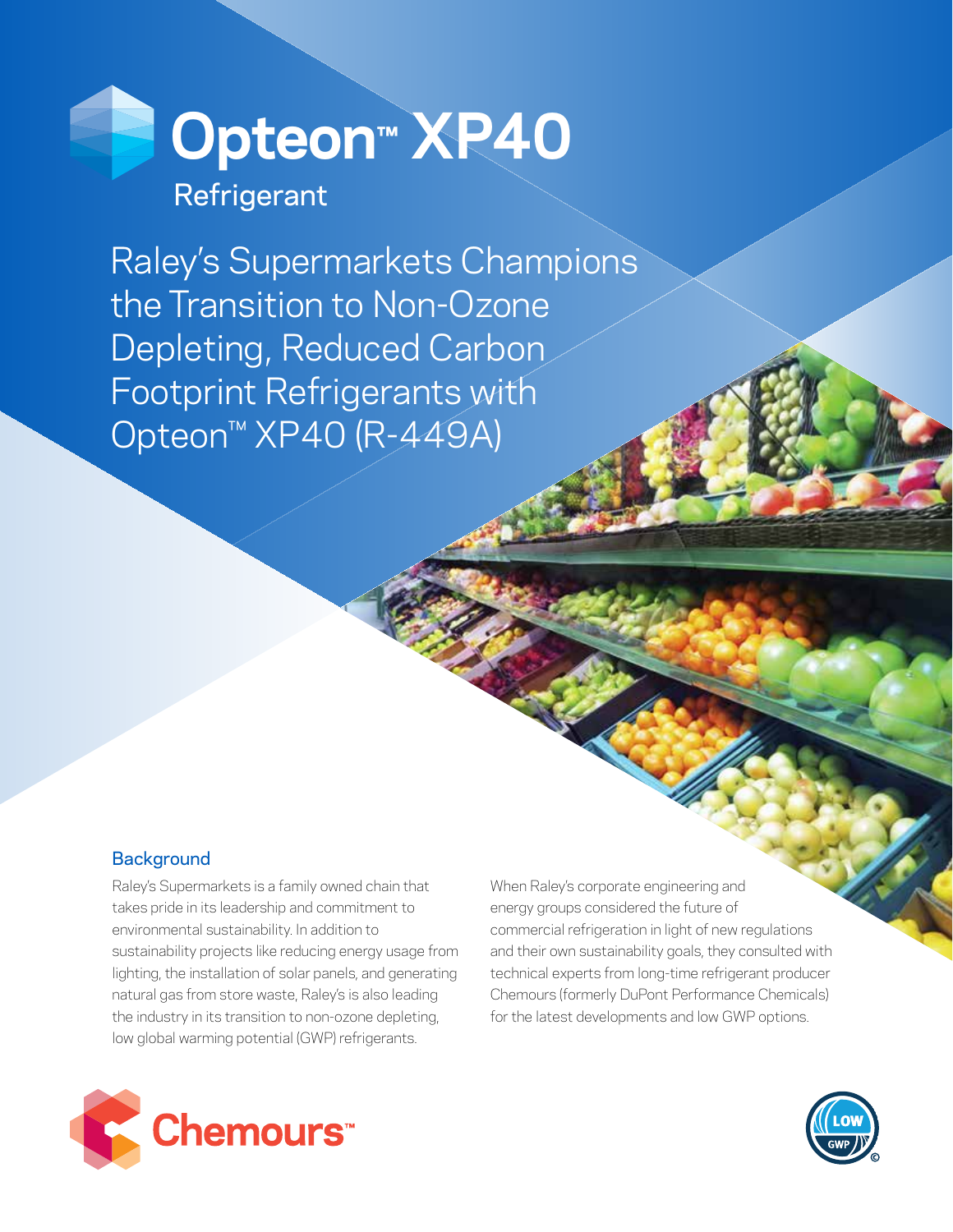

After the teams met, Raley's quickly identified an initial test store in Santa Rosa, CA for conversion to the newest low GWP refrigerant from Chemours, Opteon™ XP40 (R-449A). XP40 is a hydrofluoroolefin (HFO) blend that has zero ozone depletion potential (ODP) and a >65% reduction in GWP over the incumbent R-404A refrigerant. The team's project goals were to understand the retrofit details, validate operational performance, and measure energy performance of the new HFO refrigerant.

## Opteon™ XP40 Refrigerant

Opteon™ XP40 is a nonflammable, low GWP refrigerant based on new HFO technology that offers excellent performance along with improved environmental and energy properties.

| <b>ASHRAF Number</b>  | R-449A                   |  |
|-----------------------|--------------------------|--|
| Lubricant             | <b>POF</b>               |  |
| Boiling Point         | $-46.0$ °C ( $-50.7$ °F) |  |
| Safety Classification | А1                       |  |
| Temperature Glide     | $-4$ K ( $-7$ °R)        |  |

#### **Opteon™ XP40 Properties**

## Overview of Refrigeration System and Conversion to Opteon™ XP40 (R-449A)

The refrigeration system in Raley's Santa Rosa store provides both low temperature (frozen food) and medium temperature (produce, meat, dairy) refrigeration, as well as air conditioning and hot water for the store. The system was originally designed to operate using R-404A refrigerant.

The Santa Rosa conversion project was completed overnight in October 2014 by PMC Mechanical Inc., following retrofit guidelines provided by Chemours. Because the refrigeration system was already operating on POE oil, no lubricant change was required. Additionally, no change out of seals or gaskets was needed. After startup on XP40, the only major work required was to check and adjust the superheat on the individual TXVs, due to the lower mass flow rate of XP40 vs. R-404A. The existing valves were turned down to obtain the proper superheat and prevent liquid flood back. The system cases and walk-ins quickly pulled down to temperature and have operated reliably since the conversion.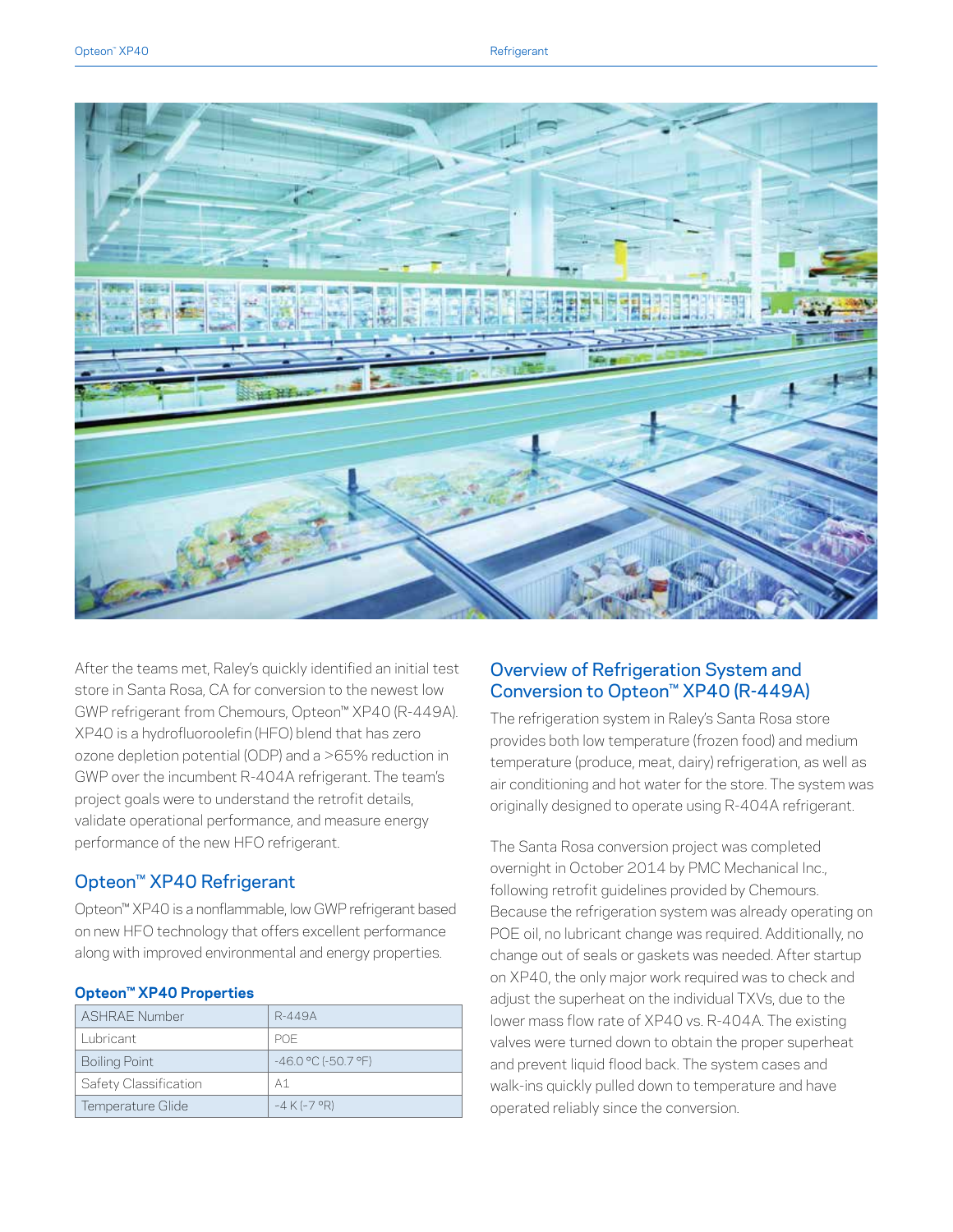### Operational and Energy Performance

The table below provides operational data measured at similar ambient conditions for the system prior to, as well as at 1 week and 6 months, post-conversion to Opteon™ XP40. XP40 is shown to be operating as expected and consistently over this time frame.

|                                                  | Daily Average Value                    |                                                        |                                                              |
|--------------------------------------------------|----------------------------------------|--------------------------------------------------------|--------------------------------------------------------------|
|                                                  | Pre-Retrofit<br>October 2014<br>R-404A | 1 Week Post-Retrofit<br>November 2014<br>XP40 (R-449A) | 6 Months Post-Retrofit<br>April 2015<br><b>XP40 (R-449A)</b> |
| Condensing Pressure, barg (psig)                 | 11.389 (167.3)                         | 11.300 (166)                                           | 11.368 (167)                                                 |
| Discharge Temperature, °C (°F)                   | 60.2(140.3)                            | 72.1 (161.8)                                           | 74.4 (165.9)                                                 |
| Ambient Temperature, °C (°F)                     | 19.7(67.4)                             | 17.6 (63.6)                                            | 16.7(62)                                                     |
| Medium Temperature Suction Pressure, barg (psig) | 3.662(53.8)                            | 3.336(49)                                              | 3.322(48.8)                                                  |
| Medium Temperature Suction Temperature, °C (°F)  | 12.2(54)                               | 17.2(62.9)                                             | 19.2(66.5)                                                   |
| Low Temperature Suction Pressure, barg (psig)    | 1.103(16.2)                            | 0.837(12.3)                                            | 0.837(12.3)                                                  |

Energy performance of the system has also been monitored since the conversion. Below is a plot of daily energy usage (KWH) vs. average daily temperature for selected days in the 16-20 °C (60-68 °F) range for R-404A as well as XP40. Reduced energy usage on the order of 8-9% is observed.

#### **Total Energy Usage for Days at 16-20 °C (60-68 °F)**



After one year of operation, a sample of the refrigerant and lubricant were collected from the system and submitted for analysis. Laboratory results for both the POE oil and XP40 showed them to be clean and acid-free, with no indication of degradation.

#### **Conclusion**

The refrigeration system for the entire store at the Raley's Supermarket in Santa Rosa, CA was successfully converted from R-404A refrigerant to low GWP HFObased Opteon™ XP40 (R-449A). The system has now been operating as expected for over one year with all parties pleased with the results. Raley's has plans to convert other stores from R-404A to XP40 in the future; where other than making adjustments to the system controller set points and medium temperature TXVs, they plan on changing low temperature TXVs to fully optimize efficiency.

"Year after year, we've been recognized nationally by the Environmental Protection Agency (EPA) GreenChill program as a sustainability innovator within the grocery industry" said Randy Walthers, Raley's Manager of Energy and Utilities, who captained the team that has improved energy efficiencies throughout the company. "Raley's is proud of our continued focus on sustainability, and we have even more plans going forward. It's about doing what's right," Randy added.